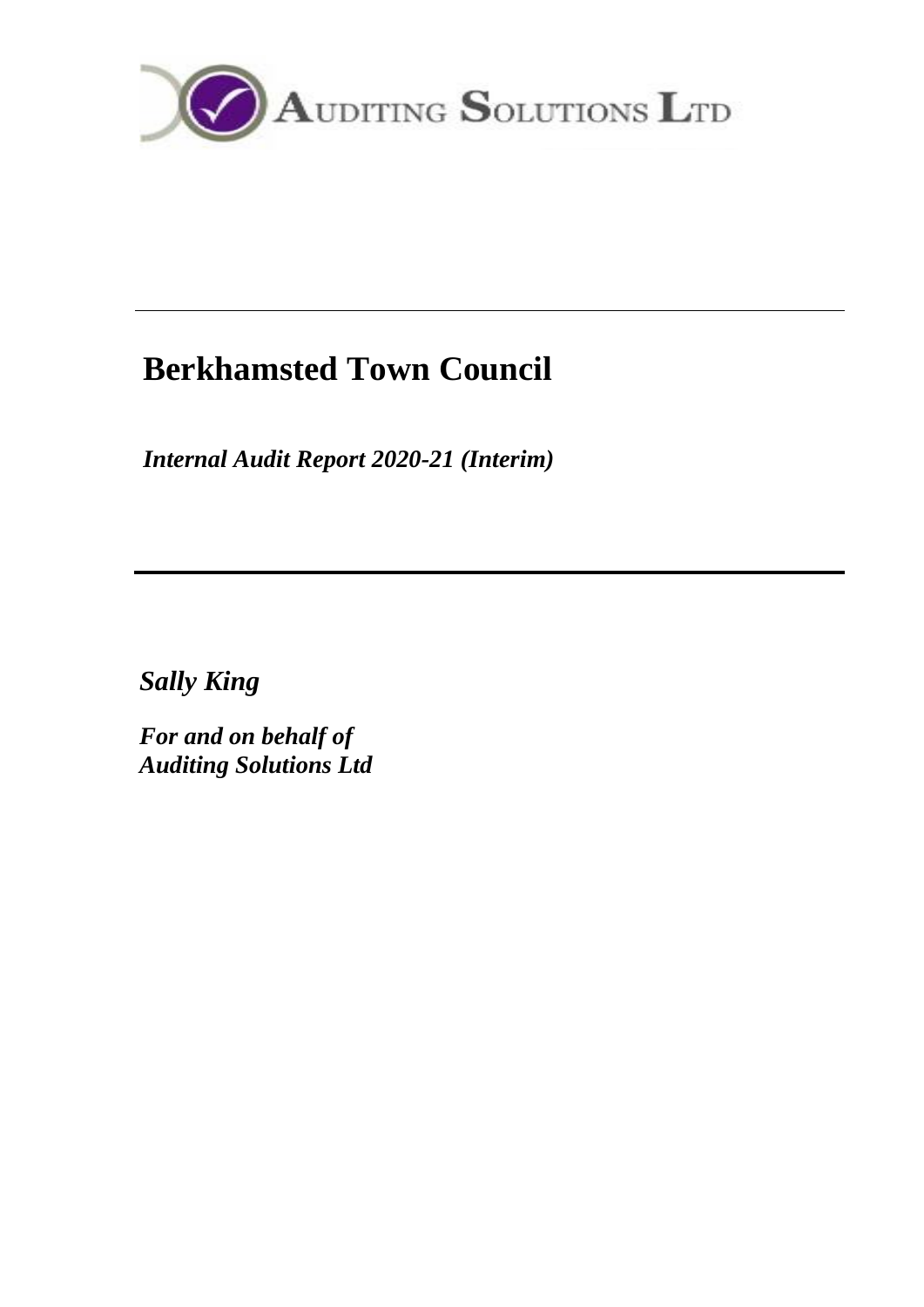## **Background**

All town and parish councils are required by statute to make arrangements for an independent internal audit examination of their accounting records and system of internal control and for the conclusions to be reported each year in the Annual Return. Auditing Solutions Ltd has provided this service to the Council since 2008-09.

This report sets out the work undertaken in relation to the 2020-21 financial year, during the course of our visit to the Council, which took place on 3<sup>rd</sup> December 2020.

## **Internal Audit Approach**

In undertaking our review for the year to date, we have again had regard to the materiality of transactions and their susceptibility to potential misrecording or misrepresentation in the year-end Statement of Accounts/Annual Return. Our programme of cover has again been designed to afford appropriate assurance that the Council's financial systems remain robust and operate in a manner to ensure effective probity of transactions and to afford a reasonable probability of identifying any material errors or possible abuse of the Council's own and the national statutory regulatory framework. The programme is also designed to facilitate our completion of the 'Internal Audit Report' in the Council's Annual Return, which requires independent assurance over a number of internal control objectives.

## **Overall Conclusion**

We have concluded that, on the basis of the programme of work undertaken this year to date, the Council has maintained more than adequate and effective internal control arrangements. We thank the Clerk and his staff for their assistance, which has ensured the smooth progress of our review.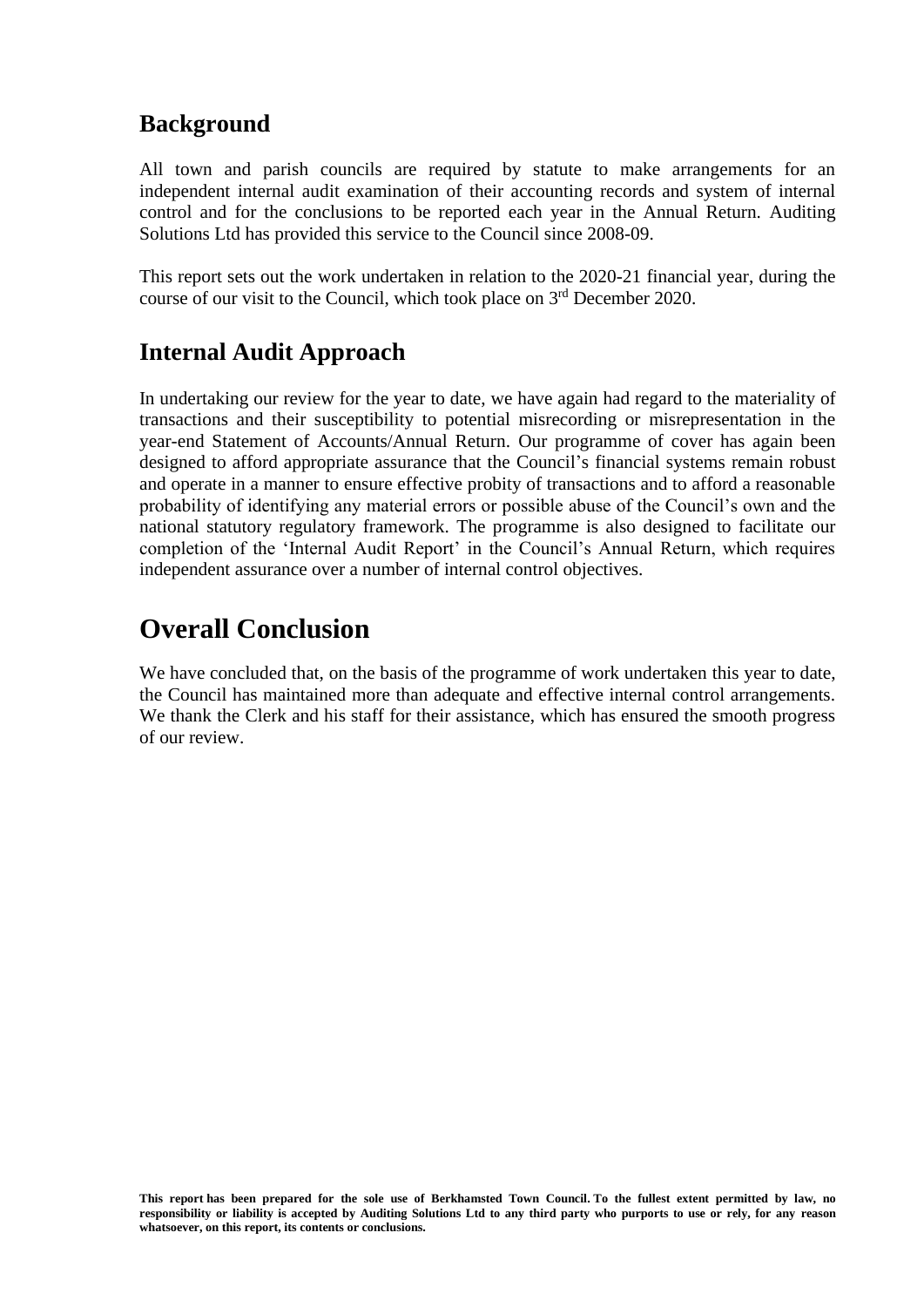## **Detailed Report Maintenance of Accounting Records & Bank Reconciliations**

Our objective here is to ensure that the accounting records are being maintained accurately and currently and that no anomalous entries appear in cashbooks or financial ledgers. We note that RBS accounting software is now being used and the Council continues to operating bank accounts at NatWest supplemented by savings accounts with Santander, Cambridge Building Society and Shawbrook. We also note that the there is also a Corporate savings account with the Saffron Waldon Building Society.

We have:

- $\triangleright$  Ensured that an appropriate nominal coding structure remains in place;
- ➢ Verified the opening trial balance detail with the closing balances disclosed in the 2019-20 Statement of Accounts and Annual Return;
- $\triangleright$  Ensured that the financial ledger remains in balance at the present date;
- ➢ Checked and agreed two months' transactions in the Council's NatWest Current and Interest Bearing Accounts for the months of April and August 2020. Agreeing detail to the relevant bank statements, including all inter account transactions;
- $\triangleright$  Reviewed the detail on bank reconciliations as at 30<sup>th</sup> April and 31<sup>st</sup> August 2020 accounts to ensure that no long-standing cheques or other anomalous reconciling entries are apparent.

#### *Conclusion*

*We are pleased to report that no matters have arisen in this area of our review process warranting formal comment or recommendation Further work will be undertaken at our final visit.*

## **Review of Corporate Governance**

Our objective is to ensure that the Council has robust corporate governance documentation and processes in place, and that, as far as we may reasonably be expected to ascertain (as we do not attend Council or Committee meetings) all meetings are conducted in accordance with the adopted Standing Orders and no actions of a potentially unlawful nature have been or are being considered for implementation. We have: -

- $\triangleright$  We have commenced examination of the minutes of the Full Council and its Standing Committees (with the exception of Planning) for the current year. to identify whether or not any issues exist that may have an adverse effect, through litigation or other causes, on the Council's future financial stability;
- ➢ Noted that Financial Regulations were reviewed and amended to remove the temporary use of DCK by Council at their meeting on 23rd November 2020 (minute ref FC 160/20).
- ➢ Further noted that Standing Orders were reviewed and re-adopted by Council at their meeting on  $18<sup>th</sup>$  May 2020 (minute ref FC 45/20).
- ➢ Reviewed the external auditor's report, issued since our last visit, to confirm they are raising no matters regarding the Councils accounts and governance.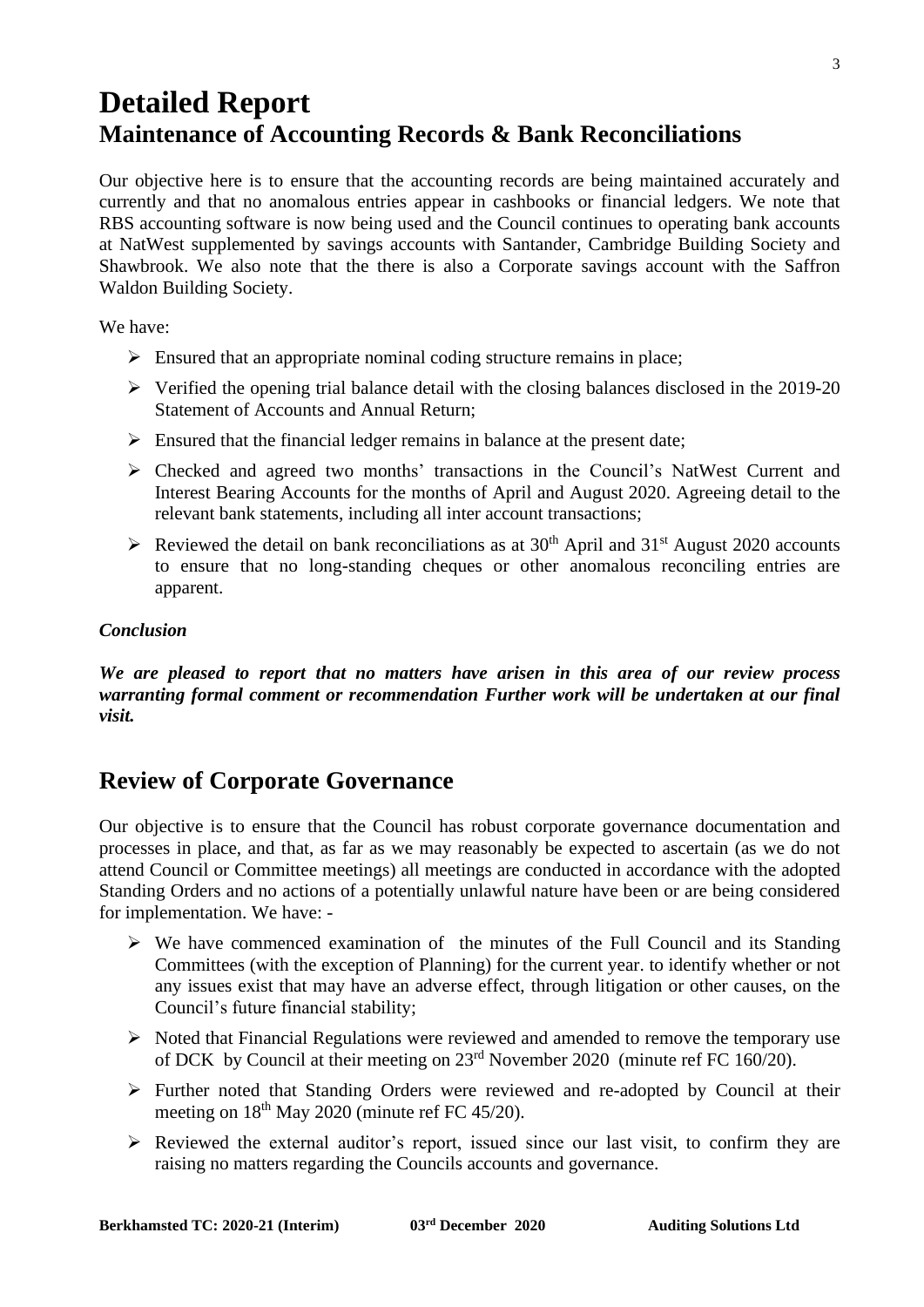#### *Conclusions*

*We are pleased to report that no issues have been identified in this area, warranting further comment.* 

### **Review of Expenditure**

Our aim here is to ensure that: -

- ➢ Council resources are released in accordance with the Council's approved procedures and approved budgets;
- ➢ Payments are supported by appropriate documentation, either in the form of an original trade invoice or other appropriate form of document confirming the payment as due and/or an acknowledgement of receipt, where no other form of invoice is available;
- ➢ All payments are being reported to Council;
- ➢ VAT has been calculated correctly for periodic recovery;
- ➢ All discounts due on goods and services supplied are identified and appropriate action taken to secure the discount; and
- $\triangleright$  That all payments have been coded appropriately.

To confirm compliance with the above criteria, we have selected a sample of 20 payments processed to  $30<sup>th</sup>$  September 2020 including all those individually in excess of £1,500, together with a more random selection of every  $25<sup>th</sup>$  payment irrespective of value. Our test sample totals £44,451.18 in value and equates to 83% of all non-pay related payments in the financial year to September 2020.

We note that Council continues to receive a copy of details of all payments made in excess of £500 which details, to comply with the requirements of the Local Government Transparency Code 2015, are also published on the Town Council website. The Finance & Policy Committee continues to receive a full list of receipts and payments at each meeting and this is also published on the Town Council website as an addendum to the publishing of the agendas for those meetings.

We further note that VAT Returns have been submitted electronically to HMR&C to September 2020.

#### *Conclusion*

*We are pleased to report that no matters have arisen in this area of our review process warranting formal comment or recommendation. Further work will be undertaken at our final visit.*

### **Assessment and Management of Risk**

Our aim here is to ensure that the Council has put in place appropriate arrangements to identify all potential areas of risk of both a financial and health and safety nature, whilst also ensuring that appropriate arrangements exist to monitor and manage those risks identified in order to minimise the opportunity for their coming to fruition.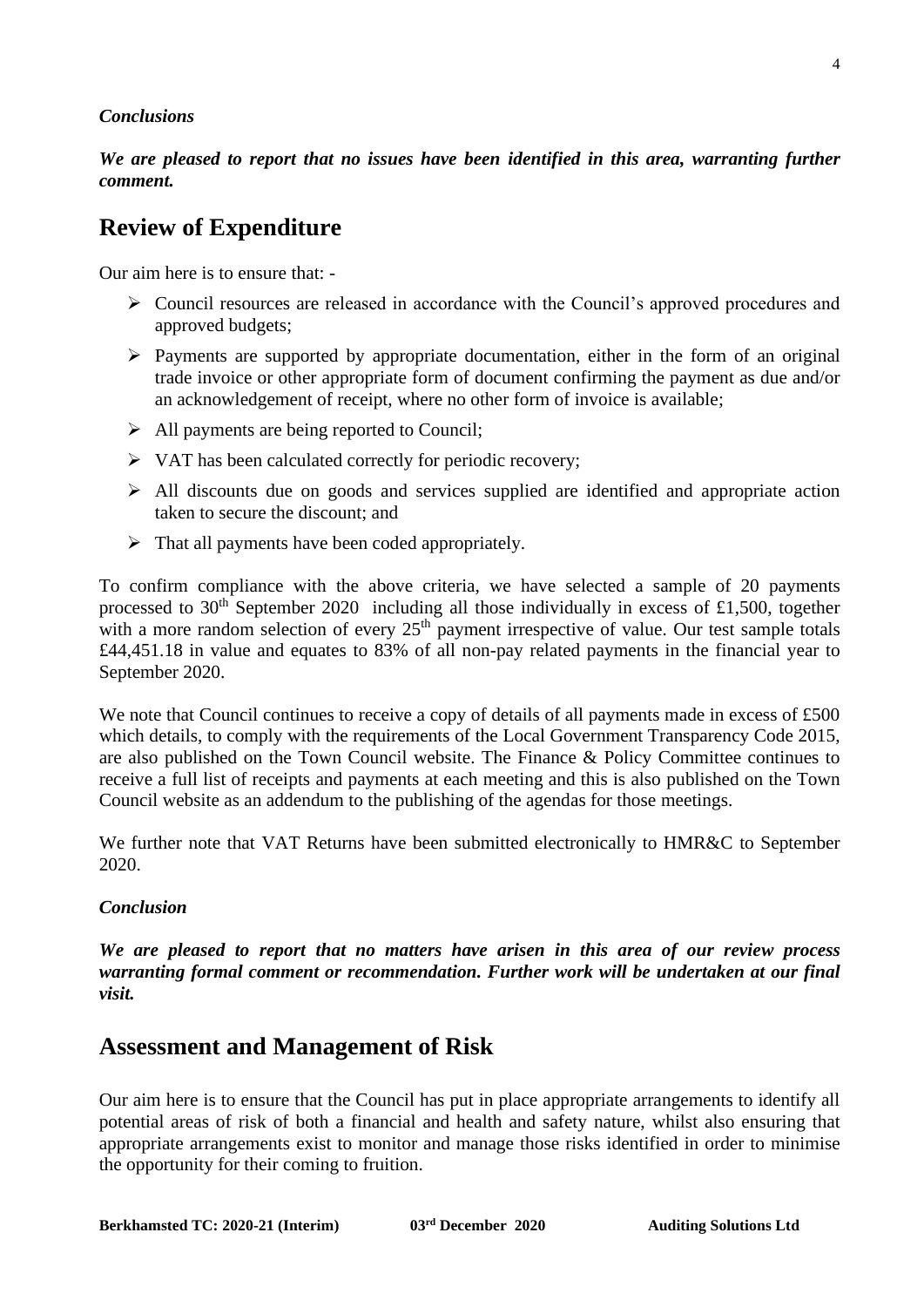- $\triangleright$  We have noted that the Risk Assessment was reviewed, approved and adopted approved by Full Council at their meeting on  $16<sup>th</sup>$  March 2020 (minute Ref FC 31/20), it is scheduled to be reviewed again at the March 2021 meeting.
- $\triangleright$  We further note that the Council's insurance cover has been provided by Hiscox: we have examined the current year's policy schedule which is effective to 31<sup>st</sup> May 2021 and consider that appropriate cover is in place regarding Employer's and Public Liability both set at £10 million. We also note that Fidelity Guarantee cover is £500k, this may be inadequate when the Precept is received due to the amount of reserves held. The guidelines state that the recommended level of cover is year-end balance plus half precept and grants.

#### *Conclusions and recommendations*

*We consider that the Council has effective risk management processes in place.*

*R1 -Recommendation - Insurance Employee Fidelity of £500, the council needs to be mindful this may be inadequate cover at when the precept is received in April & September.*

## **Review of Income**

In considering the Council's income streams, we aim to ensure that robust systems are in place to ensure the identification of all income due to the Council from its various sources, to ensure that income is invoiced in a timely manner and that effective procedures are in place to pursue recovery of any outstanding monies due to the Council.

We note that, in addition to the precept and concurrent service payments from Dacorum Borough Council, the Council receives income from their allotments.

The Council currently operates four allotment sites and the allotment year commences on 1<sup>st</sup> September each year. Allotment records are kept on bespoke allotment software and allotment rental invoices are issued on Colony Enterprise Allotment System and the income is posted to Sage. We will undertake a detailed examination of allotments and other income streams at our final audit.

#### *Conclusions*

*We are pleased to report that no matters have arisen in this area of our review process warranting formal comment or recommendation. Further work will be undertaken at our final audit.*

## **Petty Cash Account**

A limited petty cash account is in operation at the Council's office which holds a main petty cash float and also has a supplementary petty cash float both of which are operated on a "topped up as and when" basis.

#### *Conclusions*

*Further work in this area and a physical cash check will be undertaken at our final audit.*